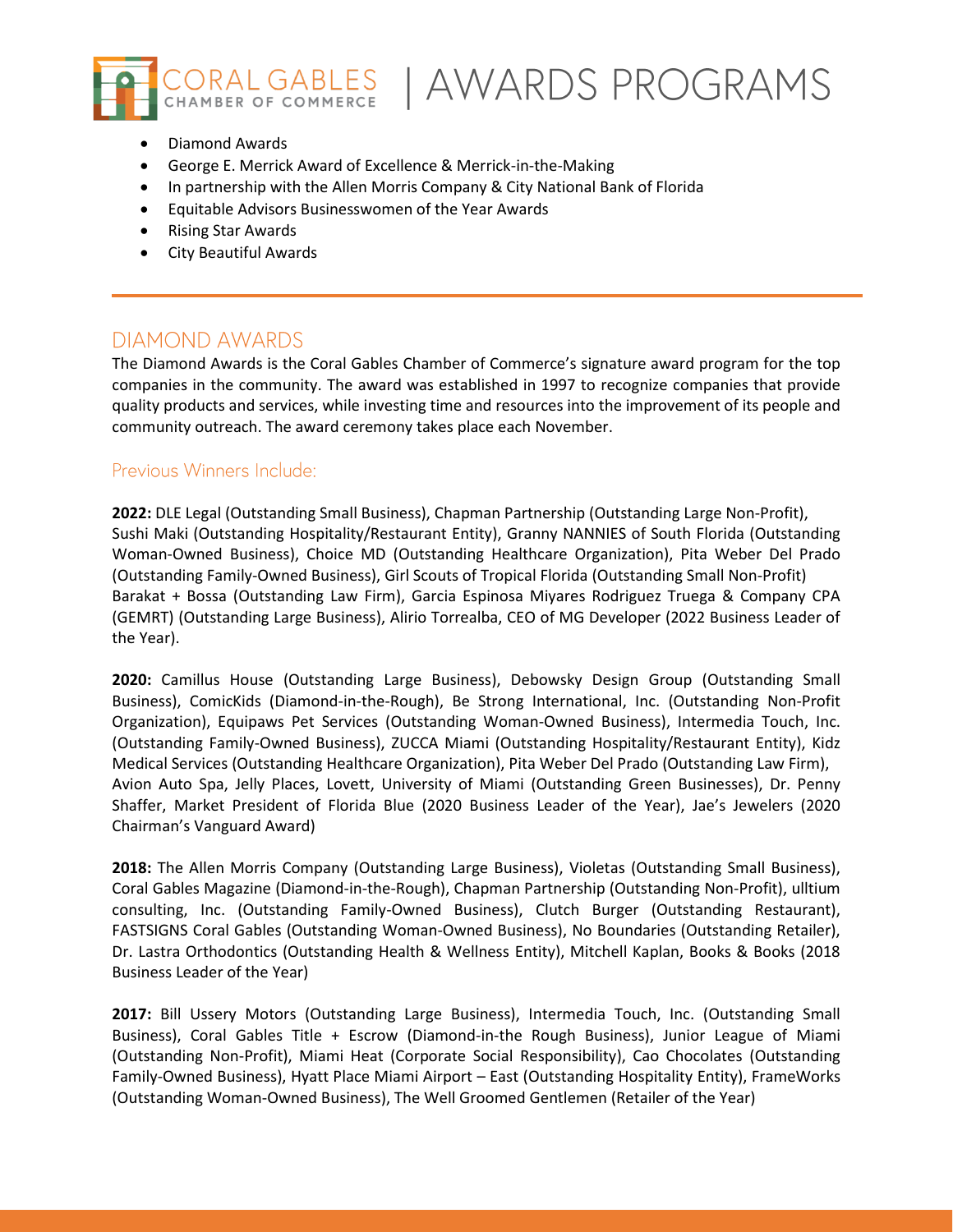

**2016:** Preemo (Outstanding Large Business), LOI Marketing, Inc. (Outstanding Small Business), Triumph Steps (Diamond-in-the-Rough Business), Ronald McDonald House (Outstanding Large Non-Profit), ReServe South Florida (Outstanding Small Non-Profit), Coral Gables Bridals (Outstanding Woman-Owned Business), Credomatic Merchant Services (Outstanding Minority Owned Business), EWM Realty International (Outstanding Real Estate Firm), Montica Jewelry (Outstanding Retail Business), Miami Airport Marriott (Outstanding Hospitality Entity), Home Instead Senior Care (Outstanding Family-Owned Business), Grove Networks, Inc. (Tech Business), Donna Abood, Avison Young (2016 Business Leader of the Year Award)

**2015:** EWM Realty International (Large Business), Iron Tribe Fitness (Diamond-in-the-Rough), eMerge Americas (Large Non-Profit), Miami-Dade County Youth Fair & Exposition (Hospitality Entity), Photo Offset, Inc. (Family-Owned Business), SnapHappy Photos (Woman-Owned Business), Coral Gables Community Foundation (Small Non-Profit), La Dorada Coral Gables

(Restaurant), Pipeline Workspaces Coral Gables (Small Business), Ascendo Resources (Minority Owned Business), Ron Shuffield, EWM Realty International (Business Leader of the Year)

**2014:** First National Bank of South Miami (Large Business), Bevinco of Miami (Small Business), LOI Marketing, Inc. (Minority Owned Business), Coral Gables Museum (Non-Profit), Jae's Jewelers (Retailer), Giardino Gourmet Salads (Restaurant), Intermedia Touch, Inc. (Technology), and W. Allen Morris (Business Leader of the Year).

**2013:** The Palace Coral Gables (Large Business), Robin Rile Fine Art (Small Business), Roc Kat Ice Cream, Co. (Minority Owned Business), Cao Chocolates (Diamond-in-the-Rough), Fairchild Tropical Botanic Garden (Non-Profit), Oceanview Shades & Drapery (Retailer), Tarpon Bend Raw Bar & Grill (Restauranteur), Miami Children's Hospital (Health Care), ulltium consulting, Inc. (Technology), VSBrooks Advertising (Ideal Workplace)

**2012:** City National Bank (Large Business), ProMD Practice Management (Small Business), S.T.A.R.S. School for Autism (Diamond in the Rough Award - New Business), Seraphic Fire & Firebird Chamber Orchestra (Non-Profit Award), Sonshine Communications (Minority-Owned Award), Cibo Wine Bar (Restaurant / Retail Award), Guardianship Program of Dade County (Ideal Workplace Award).

**2011:** Becker & Poliakoff, P.A. (Large Business), Logistical Outsourcing, Inc. (Small Business), Threefold Studio (Diamond in the Rough Award - New Business), YMCA of Greater Miami (Non-Profit Award), Touché Beauty (Minority-Owned Award), Morton's the Steakhouse (Restaurant / Retail Award), Eliptek Technology Group (Carbon Award), Baptist Health South Florida (Ideal Workplace Award).

**2010:** The Allen Morris Company (Carbon Award), Law Offices of Alex D. Sirulnik P.A. (Diamond in the Rough), Miami Lighthouse for the Blind (Non-Profit), Home Instead Senior Care (Small Business Award), Family Resource Center (Ideal Workplace), Designer's Specialty Millwork (Minority-Owned Business Award), Angelique Euro Café (Restaurant Award), East Coast Public Adjusters (Medium Business), Original Impressions (Large Business).

**2009:** American Airlines Arena-HEAT Group (Go Green Business Award), Law Office of Robert L. Parks P.L. (Diamond in the Rough), Hands on Miami (Non-Profit), Kirksey Architecture (Small Business), Original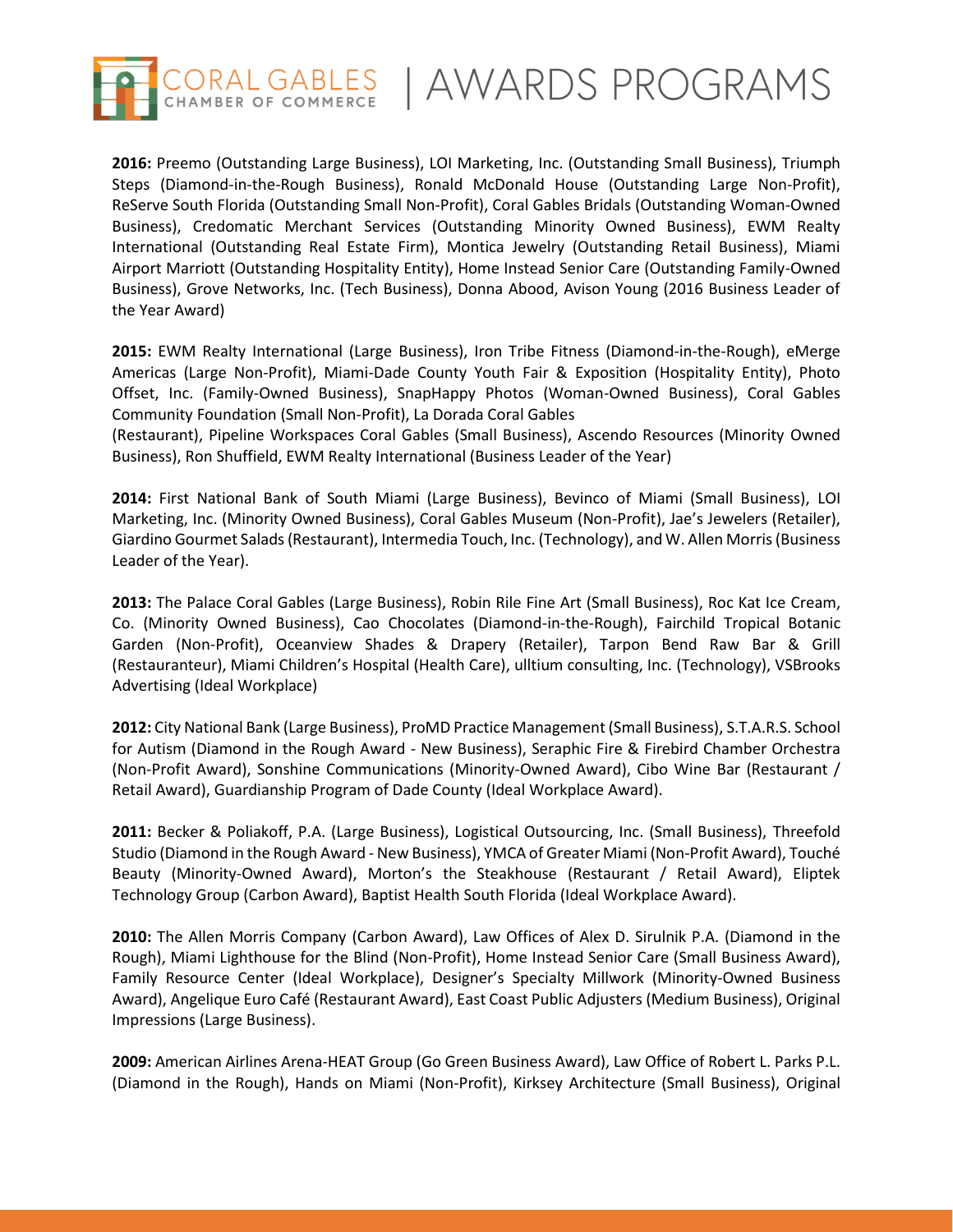

CORAL GABLES | AWARDS PROGRAMS

Impressions (Medium Business), US Century Bank (Minority-Owned Business), Rene Ruiz Couture (Restaurant/Retail) and Berenfeld Spritzer Shechter and Sheer (Large Business).

**2008:** Perkins + Will (Go Green Business Award), Bank of Coral Gables (Diamond in the Rough), Hands-on-Miami (Non-Profit), kabookaboo Marketing (Small Business), Lopez & Partners LLC. (Minority-Owned Business), TotalBank (Multinational Business), Sharff Wittmer Kurtz & Jackson P.A. (Medium Business), and US Century Bank (Large Business).

**2007:** Baptist Health South Florida (Go Green Business Award), Women's Fund of Miami-Dade County (Small Non-Profit), Miami Children's Hospital Foundation (Large Non-Profit), Compass Office Solutions (Diamond in the Rough), Earl M. Foster Associates Inc. (Small Business), Victoria & Associates Career Services Inc. (Medium Business), and Berenfeld Spritzer Shechter & Sheer (Large Business).

**2006:** Gulliver Schools (Large Business), Switchboard of Miami Inc. (Medium Business), Photo Offset Inc. (Small Business), David & Garcia PR LLC (Diamond in the Rough).

**2005:** Becker & Poliakoff P.A. (Large Business Award), Home Financing Center (Medium Business), Coral Gables Dry Cleaning (Small Business).

**2004:** Business Improvement District of Coral Gables (Diamond in the Rough), Actors' Playhouse at Miracle Theatre (Small Business), Botticelli Trattoria (Medium Business), and the University of Miami (Large Business).

## **GEORGE E. MERRICK AWARDS OF EXCELLENCE**

#### *In partnership with The Allen Morris Company*

The George E. Merrick Award of Excellence is presented annually by the Coral Gables Chamber of Commerce, in partnership with The Allen Morris Company, to recognize the outstanding achievements of an individual who has excelled at perpetuating the ideas of City and Chamber Founder, George E. Merrick. The award is presented to a visionary leader who has made significant contributions and set standards for the cultural celebration, promotion, beautification, preservation and/or economic growth of the City. The award is presented each year at the Chamber's Annual Conference.

### Previous Honorees Include:

**2021:** Ron Shuffield **2019:** James C. Cason **2018:** John P. Fullerton **2017:** Dona M. Spain **2016:** Mayor Dorothy H. Thomson **2015:** William H. Kerdyk, Jr. **2014:** Barbara Stein **2013:** Robert J. Fewell **2012:** Charles "Chuck" Cobb **2011:** Wayne "Chip" Withers, Jr. **2010:** James "Jim" T. Barker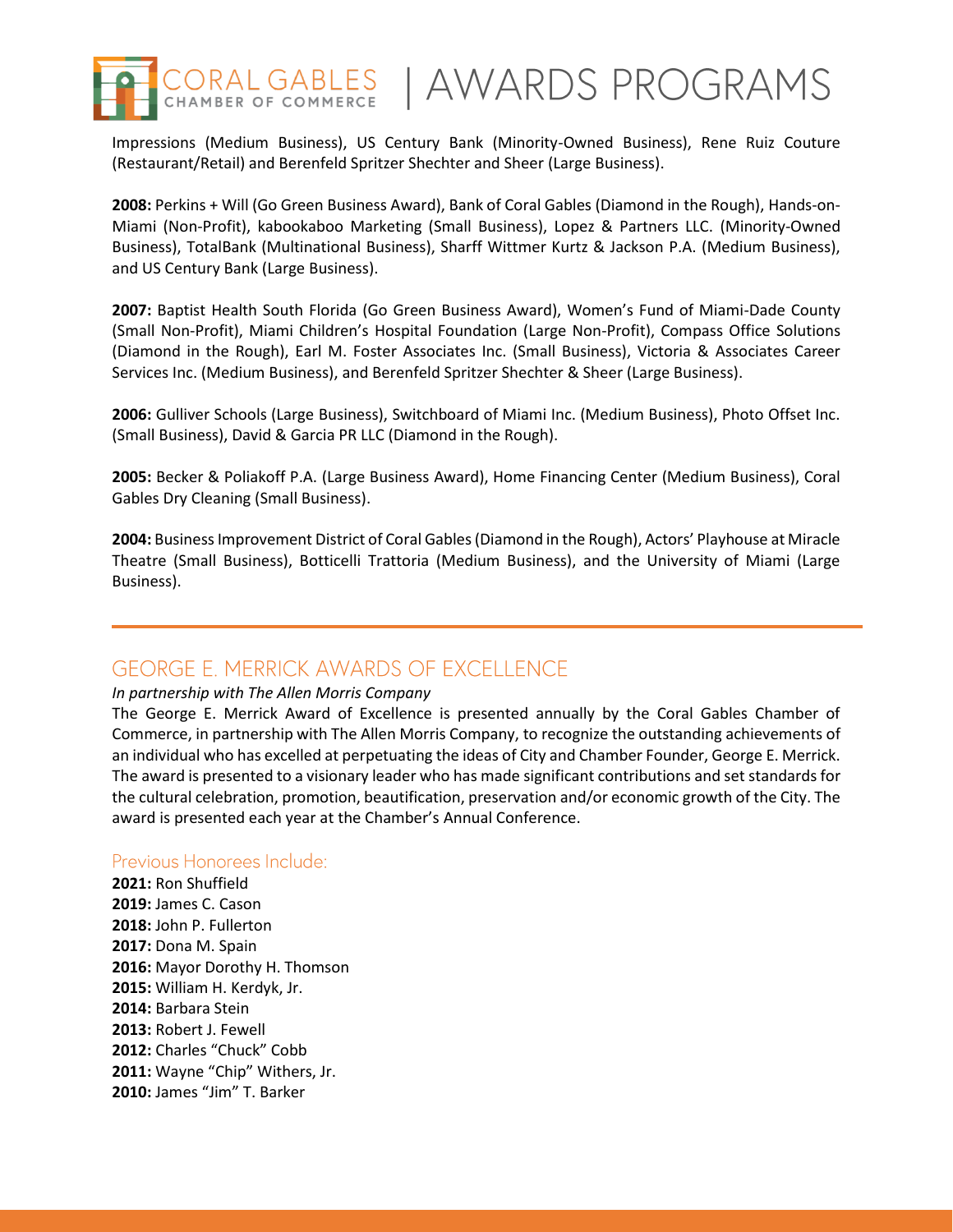

LGABLES | AWARDS PROGRAMS

**2009:** Betsy Adams **2008:** Arva Moore Parks

# **MERRICK-IN-THE-MAKING AWARDS**

*In partnership with City National Bank of Florida*

### Previous Winners Include:

**2021:** Vanessa Liebl, ChoiceMD (Innovator), Adrian Nuñez, University of Miami (Community Builder), Mary Snow, Coral Gables Community Foundation (Unsung Hero)

**2019:** Nick Sharp, Deco Coffee (Innovator), Steven Bradley, Clutch Burger (Entrepreneur), Deirdre Nero, National Alopecia Areata Foundation (Community Builder)

**2018:** Bradley L. Barreto, Coral Gables Title + Escrow (Philanthropist), Megan Goicouria, Granny Nannies (Entrepreneur), Evan Benn, INDULGE Magazine (Community Builder)

**2017:** Philippe Houdard, Pipeline Workspaces (Innovator), Vicki Rueda, Victoria & Associates Career Services (Entrepreneur), Drew Kern, EWM Realty International (Community Builder)

**2016:** Melissa Medina, eMerge Americas (Innovator), Jeff B. Weiner, MDW Insurance Group (Entrepreneur), Carlos Garcia, Hancock Askew & Co., LLP (Community Builder)

**2015:** Abe Ng, Sushi Maki (Innovator), Rene Ruiz, Rene Ruiz (Entrepreneur), Christina Mas, Colliers International South Florida (Community Builder).

**2014:** Eris Thomas. Coral Gables Executive Physicians (Innovator), Gabriel de Armas, Jr., Home Instead Senior Care (Entrepreneur), and Saif Ishoof, City Year (Community Builder).

# EQUITABLE ADVISORS BUSINESSWOMEN OF THE YEAR AWARDS

The Equitable Advisors Businesswomen of the Year Awards recognize outstanding women in business, as well as their commitment to being role models for other women. The winners are presented at an annual luncheon each March during Women's History Month.

### Previous Winners Include:

**2022:** Nguyen Cabanilla, DLE Legal (Corporate), Dorinda Luzardo, Angels Research Foundation & Academy (Educator), Lori Bean, Bean Automotive Group (Entrepreneur - More than 5 years), Cinthia Santos, Chalk & Brush Design (Entrepreneur - Less than 5 years), Michelle Shirley, Be Strong International (Non-Profit / Public Service), Elena Dolinsky, Ukandoit Global (Philanthropy), Natalie Boden, Boden PR (Public Relations), Lauren Dowlen, Lowell International Realty (Real Estate), Patricia Anton, Casa Violeta (Retail),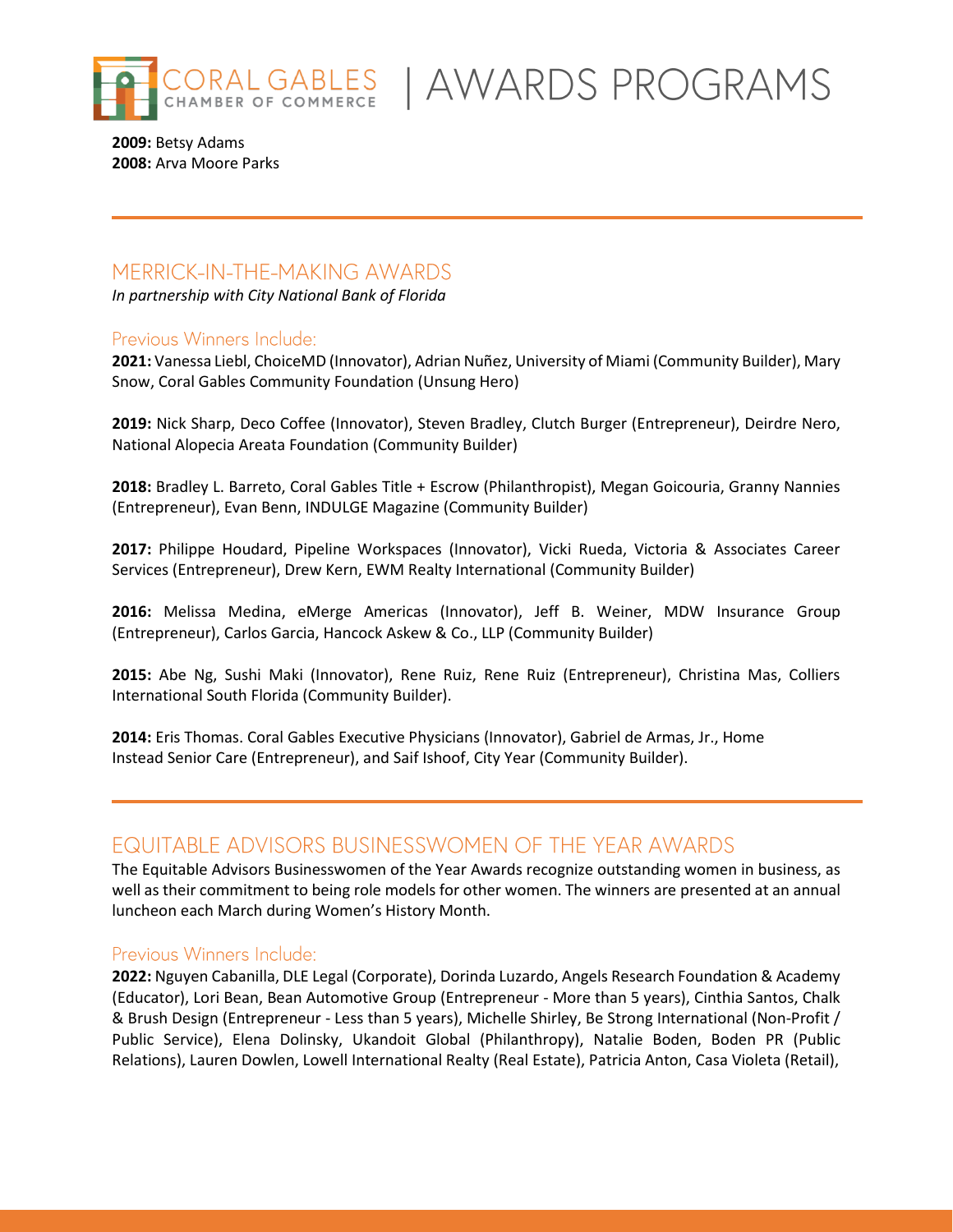

Maria Gorrety Alonso, Consultant & Angel Investor (Global), Laurie Silvers, Esq., Founder of the SyFy Channel & Chair of the University of Miami's Board of Trustees (Margaret St. Germain Cornerstone Award), FemCity (Chamber Partner of the Year)

**2021:** Barbara Fernandez, Hinshaw & Culbertson, LLC (Corporate Leader), Joyce Fine, Florida International University (Educator), Michelle Arana, Michy's Kitchen (Entrepreneur), Brittany Quintana Marti, Quintana Law (Legal Professional), Chelsea Wilkerson, Girl Scouts of Tropical South Florida (Non-Profit/ Public Sector), Aura Reinhardt, Business Improvement District of Coral Gables (Philanthropist), Arely Ruiz, Arely PR (Public Relations Professional), Maureen Mascaro, The Common Area Factor (Real Estate Professional), Charity Chacon, El Tucan / Marion Miami (Restaurateur), Kim Ng, General Manager, Miami Marlins (Margaret St. Germain Cornerstone Award)

**2020:** Monica Auslander Moreno, Essence Nutrition (Outstanding Health Care Professional Finalists), Jane Muir, Dade County Bar Association (Outstanding Philanthropist Finalists), Jody Johnson, ActionCOACH Team Sage (Outstanding Seasoned Entrepreneur Finalists), Jeannette Acevedo Isenberg, Downtown Doral Charter Schools (Outstanding Educator Finalists), Maria Alejandra Peralta, Flower Fanatic (Outstanding Entrepreneur Finalists), Danielle Dubuc-Wightman, Be Strong International (Outstanding Public Service/Non-Profit Finalists), Michelle Posada, Michi's (Outstanding Restaurateur Finalists), Dr. Audrey Ross, Compass (Outstanding Real Estate Professional Finalists), Mara Rey Suarez, City National Bank of Florida (Margaret St. Germain Cornerstone Award)

**2019:** Dr. Jacqueline A. Travisano, University of Miami (Outstanding Educator Award), Beatriz Martinez-Peñalver, Triumph Steps (Outstanding Health Care Professional), Marti Bueso, Home Financing Center, Inc. (Outstanding Philanthropist), Natalia Zea, Miami-Dade County Public Schools (Outstanding Public Service/Non-Profit), Letty Alvarez, LA Sweetz (Outstanding Restaurateur / Retailer), Martha de la Peña Rojas, Florida Blue (Outstanding Corporate Leader), Deirdre Nero, NERO Immigration Law (Outstanding Entrepreneur), Danet Linares, Blanca Commercial Real Estate (Outstanding Real Estate Professional), Inmaculada Gutierrez Carrizo, Trade Commissioner of Spain in Miami (Margaret St. Germain Award)

**2018:** Maria Martinez, International Studies Preparatory Academy at Gables (ISPA) (Outstanding Educator Award), Pilar Baena, Smiles & Sonrisas (Outstanding Healthcare Professional Award), Barbara K. Norland, BKVN Consulting, Inc. (Outstanding Philanthropist Award), Jacqueline Sousa, Florida Small Business Development Center at Florida International University (Outstanding Non-Profit / Public Service Award), Marichi O'Rourke, Montica Jewelry (Outstanding Retailer Award), Rachel A. Camber, Markowitz Ringel Trusty & Hartog, P.A. (Outstanding Corporate Leader Award), C.L. Conroy, The Conroy Martinez Group (Outstanding Entrepreneur Award), Monique Selman, Albany Homes Construction (Outstanding Real Estate Professional Award), Coral Gables Woman's Club (Chamber Partner of the Year Award)

**2017:** Melissa Sullivan, Gulliver Schools (Outstanding Educator), Eneida O. Roldan, FIU – Herbert Wertheim College of Medicine (Outstanding Health Care Professional), Maria Banda-Rodaz, Area Stage Company (Outstanding Public Service / Non-Profit Professional), Darling Lie-Nielsen, Northwestern Mutual (Outstanding Philanthropist), Martha Mayea, Miami Airport Marriott (Outstanding Hospitality Professional), Jenise Castro, La Vie En Blanc (Outstanding Retailer), Carolina Rendeiro, World Strategic Forum (Outstanding Corporate Leader), Caridad "Carey" Vasallo, VMBG Accounting (Outstanding Entrepreneur), The Women's Fund of Miami-Dade (Chamber Partner of the Year)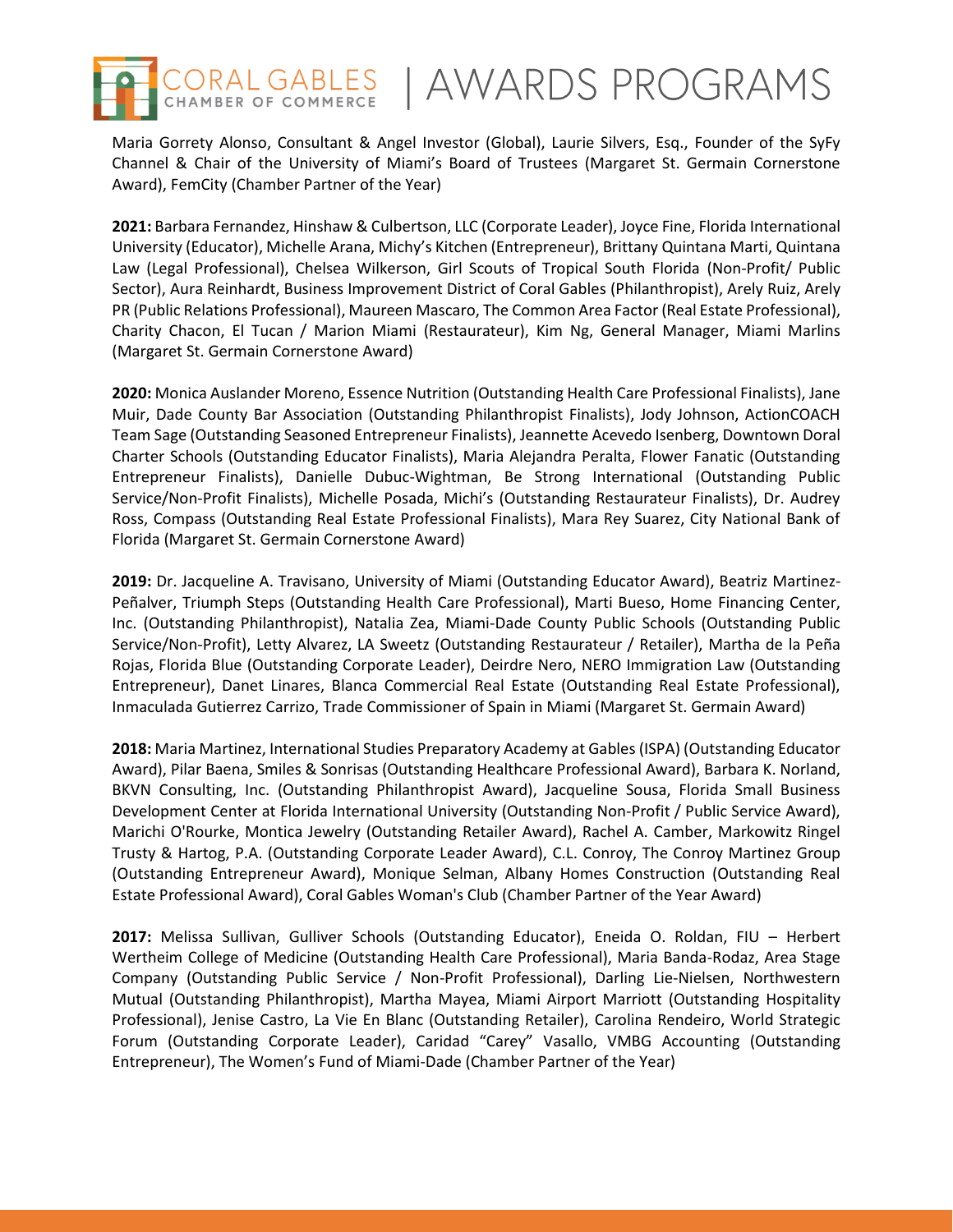

CORAL GABLES | AWARDS PROGRAMS

**2016:** Cheli Cerra, Coral Gables Preparatory Academy (Non-Profit/Educator), Suzanna Battle, Azucar Ice Cream (Restaurateur), Maria Freed, Coral Gables Surgery Center (Health Care), Christina Mas, Colliers International South Florida (Philanthropist), Olga Ramudo, Express Travel (Global Business), Sira Camilo, Miami-Dade County Fair & Exposition, Inc. (Hospitality), Jennifer Gross, Avatar Real Estate Service (Realtor), Claudine Claus, Home Financing Center, Inc. (Entrepreneur), Mindy McIlroy, Terranova Corporation (Corporate)

**2015:** Victoria Villalba, Victoria & Associates Career Services (Entrepreneur), Nancy Baretto Hogan (Corporate), Julia Bianchi, American Red Cross (Philanthropist), Catherine Penrod, Switchboard of Miami (Non-Profit), Jill Hornik, Jae's Jewelers (Retailer), Kimberly Juanico, Holtz

Children's Hospital (Health Care), Peggy Benua, Dream South Beach (Hospitality), Jennifer Diaz, Becker & Poliakoff, P.A. (Global Business)

**2014:** Coni Ensor Goudie, Gymboree Play & Music (Entrepreneur), Donna Abood, Colliers International South Florida (Corporate), Kerry Gruson, Shake-A-Leg Miami / Marine Industry Cares Foundation (Philanthropist), Virginia Jacko, Miami Lighthouse for the Blind & Visually Impaired (Non-Profit), Cindy Hutson, Ortanique on the Mile (Restauranteur), Lynn Sampson, Oceanview Shades & Drapery (Retailer), Dr. Yolangel Hernandez-Suarez, FIU – Herbert Wertheim College of Medicine (Health Care), Lina Santiago, American Airlines (Hospitality)

**2013:** Judith Berger, MDR Associates (Entrepreneur), Mara Rey Suarez, City National Bank (Corporate), Lynn Bauer, Bauer Financial (Philanthropy), Angel Pittman, Touching Miami with Love (Public Service /Non-Profit), Christina Ward, Clevelander Miami (Restaurateur).

**2012:** Boo Zamek, JustAskBoo, LLC (Entrepreneur), Erbi Blanco-True, Great Florida Bank (Corporate), Gabrielle D' Alembert, Law Offices of Robert L. Parks, P.L. (Philanthropy), Martha Martin, Baptist Health South Florida (Public Service/Non-Profit), Cathy Bartel, Learning Express Toys of Miami (Retailer / Restaurateur).

**2011:** Joy Wallace, A Joy Wallace Catering (Entrepreneur), Marti Mang, TotalBank (Corporate), Patricia San Pedro, San Pedro Productions (Philanthropy), Lucy Morillo-Agnetti, Miami Children's Hospital Foundation (Public Service/Non-Profit), Misha Kuryla-Gomez, Misha's Cupcakes (Retailer/Restaurateur).

**2010:** Claudine Claus, Home Financing Center (Entrepreneur), Carmen Gonzalez-Sanfeliu, Intelsat (Corporate), Andrea Steinacker, Morgan Stanley-Smith Barney, LLC (Philanthropy), Divina Grossman, FIU (Public Service/Non-Profit), Jacqueline Heslop McCook, The McCook Group (Retailer/Restaurateur).

**2009:** Carolina Rendeiro, Business Centers International (Entrepreneur), Remedios Diaz-Oliver, All American International Container (Corporate), Paula Brockway, Mercedes Benz of Coral Gables and Cutler Bay (Philanthropy), Claudia C. Kitchens, Women's Fund of Miami-Dade (Public Service/Non-Profit), Mayda Cisneros, Mayda Cisneros Couture (Retailer/Restaurateur).

**2008:** Patricia Thorp, Thorp and Company (Entrepreneur), Penny Shaffer, Blue Cross Blue Shield of Florida (Corporate), Irela Bague, Bague Group (Philanthropy), Virginia Jacko, Miami Lighthouse for the Blind (Public Service/Non-Profit), Dr. Joyce Elam, FIU (International Business).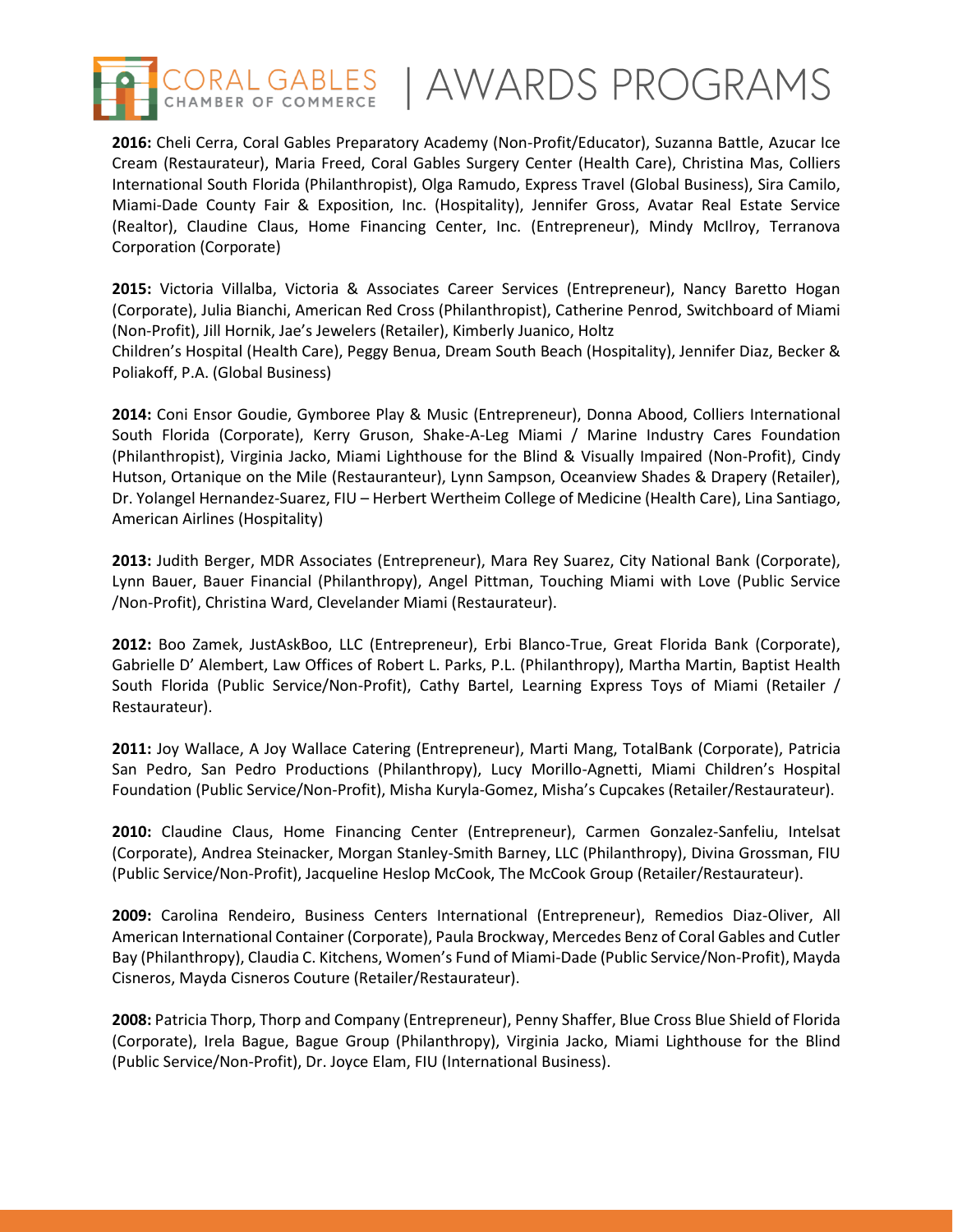

**2007:** Ann Machado, Creative Staffing (Entrepreneur), Alexandra Villoch, Miami Herald Media Company (Corporate), Deborah Hoffman, The Funding Arts Network (Philanthropy).

**2006:** Donna Abood, Colliers Abood Wood-Fay (Entrepreneur), Barbara Stein, Actors Playhouse (Corporate), Thelma Gibson (Philanthropy).

**2005:** Judith Friedman Nystrom, HSA Enterprises (Outstanding Businesswoman of the Year).

**2004:** Deborah Reyes, Capital American Mortgage Company/Deborah Reyes Consulting &Training Group (Outstanding Businesswoman of the Year).

**2003:** Gayle Bainbridge, Global Risk LLC (Outstanding Businesswoman of the Year).

**2002:** Victoria Villalba, Victoria & Associates Career Services (Outstanding Businesswoman of the Year).

**2001:** Barbara Jean Raskin, Barbara Jean Raskin CPA (Outstanding Businesswoman of the Year).

**2000:** Marian Krutulis, Gulliver Schools (Outstanding Businesswoman of the Year).

### RISING STAR AWARDS

The Rising Star Awards were established in 2007 by the 20/30 Group to honor outstanding young professionals, under the age of 40, who demonstrate excellence in their profession, as well as the community. The Rising Star Awards are presented in May during an evening reception. Categories of recognition include Shooting Star (entrepreneur), Model Star (philanthropy), Executive Star (corporate employee), Sustainability Star (field of sustainability) and Shooting Star (company).

#### Previous Winners Include:

**2021:** Executive Star Award, Evelyn Espinoza, Office Edge, Inc.; Model Star Award, Michael Walsh, Evensky & Katz /Foldes Financial Wealth Management; Shining Star Award, Federico Ambrosini, Canopy Roofing Inc.; Shooting Star Award, EPGD Business Law, P.A.; Overall Rising Star Award, Giovanni Castro, Verizon

**2020:** Shining Star Award, Phil Stevenson, PS Mortgage Lending; Model Star Award, Neto Almanza, Videoworks, LLC; Executive Star Award, David Pruna, CenterState Bank; Shooting Star Award, Northwestern Mutual - Coral Gables; Overall Rising Star Awards Winner, Mike Ybarra, Northwestern Mutual - Coral Gables

**2019:** Executive Star Award, Roland Gonzalez, Restaurant Brands International; Model Star Award, Scott Allan Bader, Miami-Dade Gay Lesbian Chamber; Shooting Star Award, PAAST, PL; Overall Rising Star Award, Rosella Papale, FASTSigns Coral Gables

**2018:** Shining Star Award, Amanda Pizzaro, The Salty Donut; Executive Star Award, Erin Sutherland, Bank of America; Shooting Star Award, International Finance Bank; Executive Star Award, Ryan Holtzman, Cushman & Wakefield, Inc.; Executive Star – Non-Profit Award, Isabelle Pike, Branches; Sustainable Star Award, Virginia Ansaldi, Coral Gables High School; 2018 Rising Star Award, Mey-ling Perez, iBERIANBANK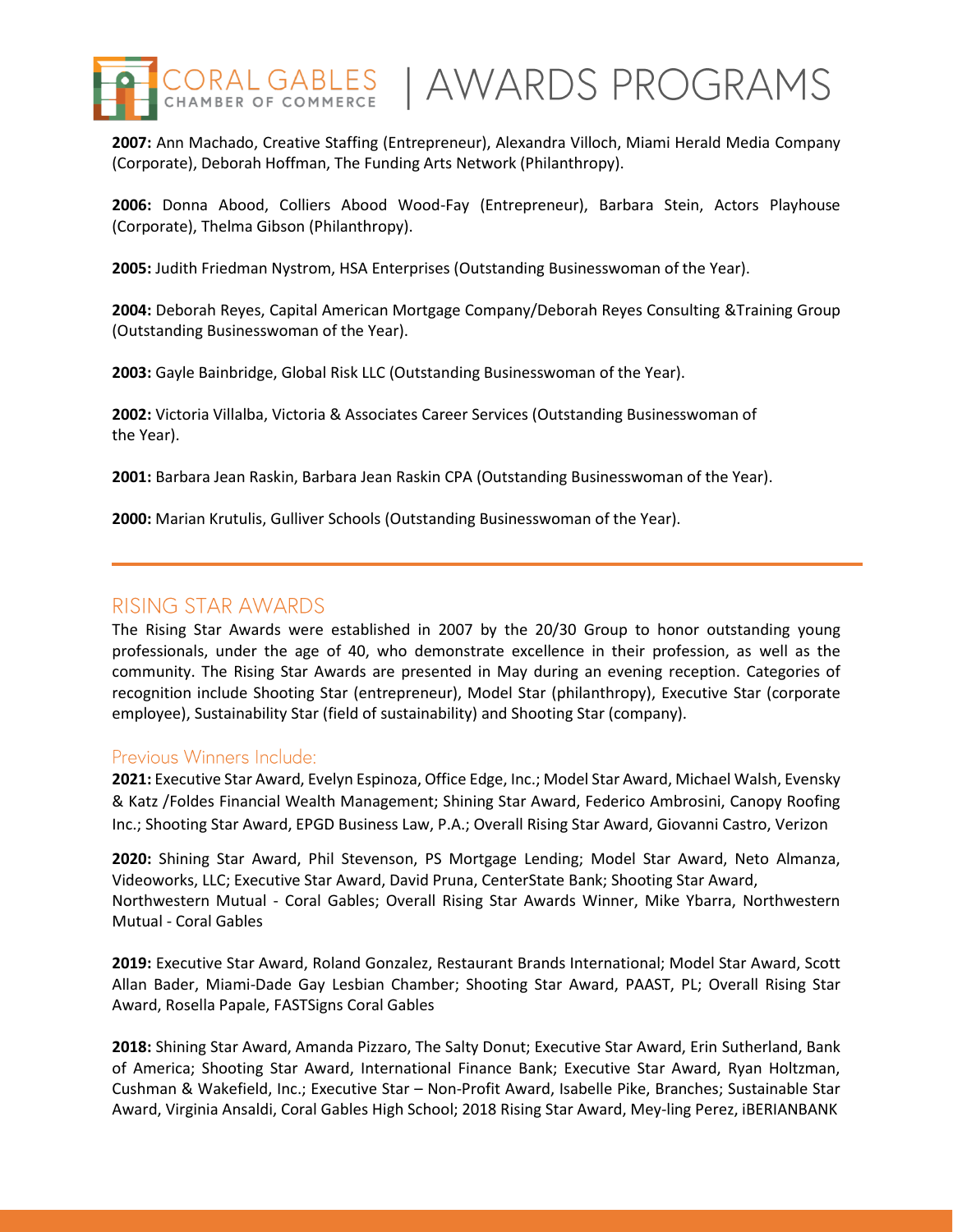

**2017:** Shining Star Award, Andres Focil, WMT; Model Star Award, Matthew Anderson, Foundry Commercial; Executive Star Award, Natalia East, The Allen Morris Company; Shooting Star Award, Apollo Bank; Overall Rising Star Award, Eric Gros-Dubois, EPGD Business Law

**2016:** Shining Star Award, Jorge Guerra, Real Estate Sales Force; Model Star Award, Maria Garcia, Zumpano, Patricios & Winker, P.A.; Shooting Star Award, ulltium consulting, Inc.; Executive Star Award, Jerry Markowitz, Markowitz, Ringel, Trusty & Hartog, P.A.; Rising Star Award, David "Chi Chi" Truong, U.S. Green Building Council South Florida

**2015:** Shining Star Award, Luis G. Brignoni, Wynwood Brewing Company; Model Star Award, Lana M. Naghshineh, Esq, Bogert and Rembold, PL; Shooting Star Award, Grove Networks; Executive Star Award, Jessi Berrin, Baptist Health South Florida; Rising Star Award, Ricardo Trillos, Cao Chocolates

**2014:** Shining Star Award, Louis Toledo, T & S Roofing Systems, Inc.; Model Star Award, Gabriel De Armas, Jr., Home Instead Senior Care; Shooting Star Award, Markowitz Ringel Trusty & Hartog, P.A.; Executive Star Award, Dustin Symes, City National Bank; Rising Star Award, Philip Magin, Doctors Hospital / Baptist Health South Florida

**2013:** Shining Star Award, Carlos Zumpano, Infante Zumpano Attorneys at Law; Model Star Award, Amanda Garcia, Florida International University; Shooting Star Award, Espirito Santo Bank; Rising Star Award, Cristina Mas, University of Miami

**2012:** Shining Star Award, John Brady, ProServe; Model Star Award, Jennifer Diaz, Becker & Poliakoff, P.A.; Corporate Star Award, Goldstein Schechter Koch; Rising Star Award Saif Ishoof, City Year

**2011:** Province "Boo" Zamek, Just Ask Boo

**2010:** Brian Barakat, Esq., Barakat Law

**2009:** Carlos F. Garcia, Goldstein Schechter Koch

**2008:** Jean-Pierre Bado, Citibank

**2007:** Irela M. Bague, Bague Group

## **CITY BEAUTIFUL AWARDS**

The City Beautiful Awards presentation takes place during the August Good Morning Coral Gables Breakfast, at the Biltmore Hotel. These awards recognize outstanding commercial properties in the City of Coral Gables in four categories: Interior, Exterior, Historic Preservation and Showroom/Restaurant. These awards honor architectural achievement in our commercial properties, as well as aesthetic charm and beauty that reflect the City Beautiful, Coral Gables. The award is sponsored every year by the City of Coral Gables.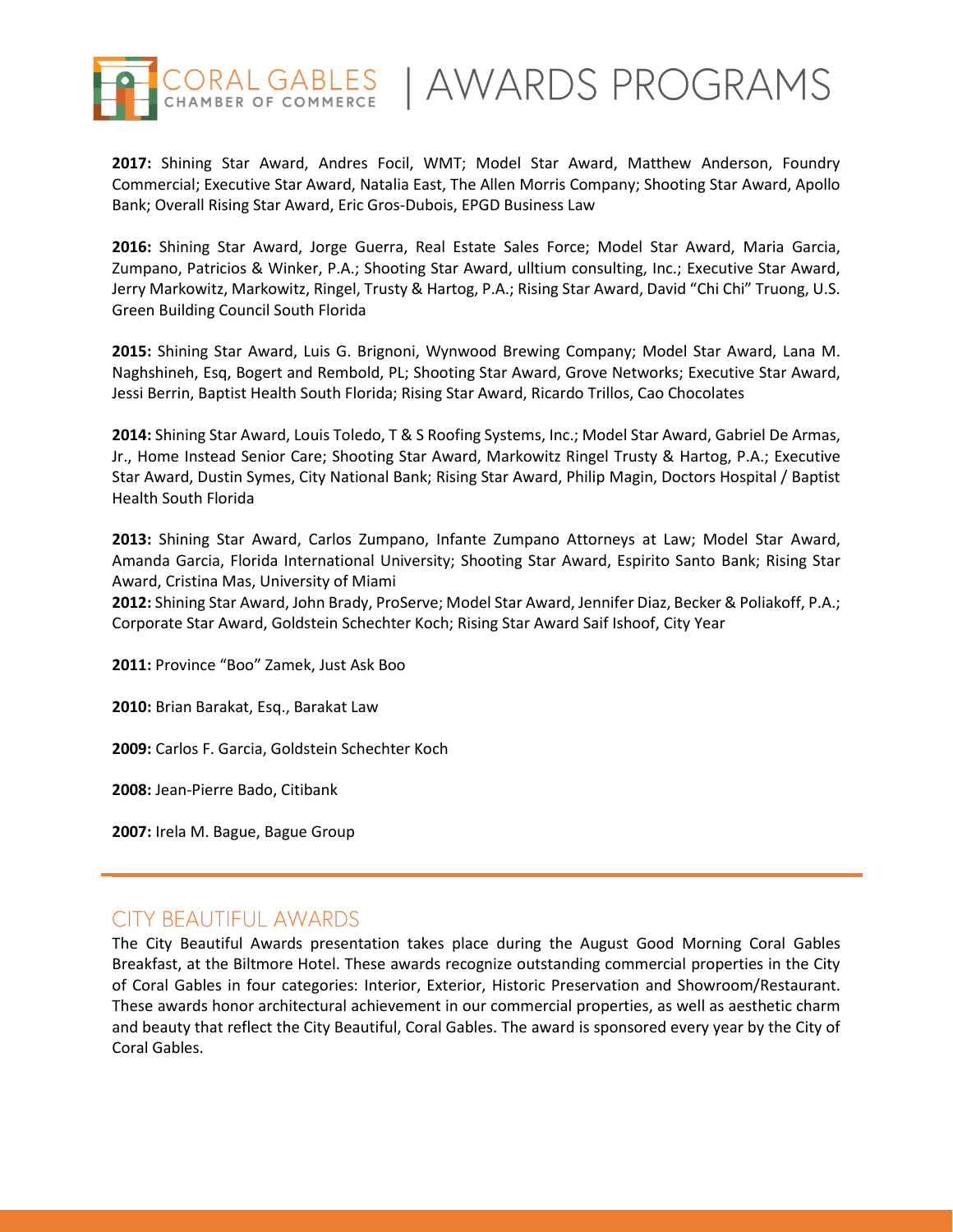

CORAL GABLES | AWARDS PROGRAMS

### Previous Winners Include:

**2021:** 116 Giralda Avenue (Outstanding Exterior Commercial Building), FORUM Miami (Outstanding Interior Commercial Space), Merrick House (Most Coral Gables-esque by Nature), 120 Giralda Avenue (Outstanding Renovation/Restoration Project), Bay 13 Brewery & Kitchen & Mamey – THesis Hotel Miami (Outstanding Restaurant Dining Room), ZUCCA Miami (Outstanding Restaurant Sidewalk Café), Galiano Cigar Room (Outstanding Retail Interior Space), 2700 Ponce de Leon Boulevard (Outstanding Unbuilt Project)

**2020:** Fabric Innovations (Outstanding Exterior Commercial Building), Aloft Coral Gables (Outstanding Interior Commercial Space), Paseo de la Riviera (Most Coral Gables-esque by Nature), Coral Gables Dentistry (Outstanding Renovation/Restoration Project), Bachour Bakery & Restaurant (Outstanding Restaurant Dining Room, Imago Art (Outstanding Retail Interior Space), AJP Ventures (Outstanding Unbuilt Project)

**2019:** WOW MKTG (Outstanding Interior Commercial Space), Books & Books (Outstanding Interior Retail Space), Crema Gourmet Espresso Bar (Restaurant Dining Room), Ivette Arango Interiors (Outstanding Renovation/Restoration Project), Giralda Place (Outstanding Exterior Commercial Building), Paseo de la Riviera (Outstanding Unbuilt Project), R & R Studios, Roberto Behar & Rosario Marquardt - A Midsummer Night's Dream, 2018 Balboa Plaza (Outstanding Art in Public Places)

**2018:** INFINITI of Coral Gables (Outstanding Interior Commercial Space), Copper29 Bar (Outstanding Interior Restaurant Dining Room), Well Groomed Gentleman (Outstanding Interior Retail Space), The Kislak Center University of Miami (Outstanding Restoration), Douglas Centre (Outstanding Renovation Project), Induction Chromatique Coral Gables (Art in Public Places – Temporary Installation), Old Shoes (Los Zapatos Viejos, 1976) (Art in Public Places – Permanent Installation)

**2017:** The Lennar Foundation Medical Center (Interior Commercial Space), Zucca Miami (Interior Restaurant Dining Room), University of Miami Hillel – Braman Miller Center (Outstanding Restoration), 18|8 Fine Men's Salon (Visual Merchandising Award)

**2016:** Pipeline Coral Gables (Interior Commercial Space), 396 Alhambra Circle (Exterior Commercial Building), Bellmónt Spanish Restaurant (Interior Restaurant Dining Room), Montica Jewelry (Interior Retail Showroom), Colombian Consulate (Restoration Project), Firemen and Who They Serve, 1939 (Art in Public Places)

**2015:** C1 Bank (Commercial Space-Interior), Adam R. Rose and Peter R. McQuillan Arts Center (Commercial Building- Exterior), Bulla Gastrobar (Restaurant Interior), Oceanview Shades & Drapery (Retail Showroom- Interior), University of Miami, The Art Building (Restoration Project)

**2014:** EoA, Inc. (Outstanding Interior Awards), University of Miami Student Activities Center (Outstanding Exterior Award), THE COLLECTION (Outstanding Retail Showroom), University of Miami Toppel Career Center (Outstanding Restoration)

**2013:** The Palace Coral Gables (Outstanding Interior Award), Northern Trust (Outstanding Exterior Award), Swine (Outstanding Restaurant Dining Room Award), 133 Sevilla Avenue (Historic Preservation Honoree)